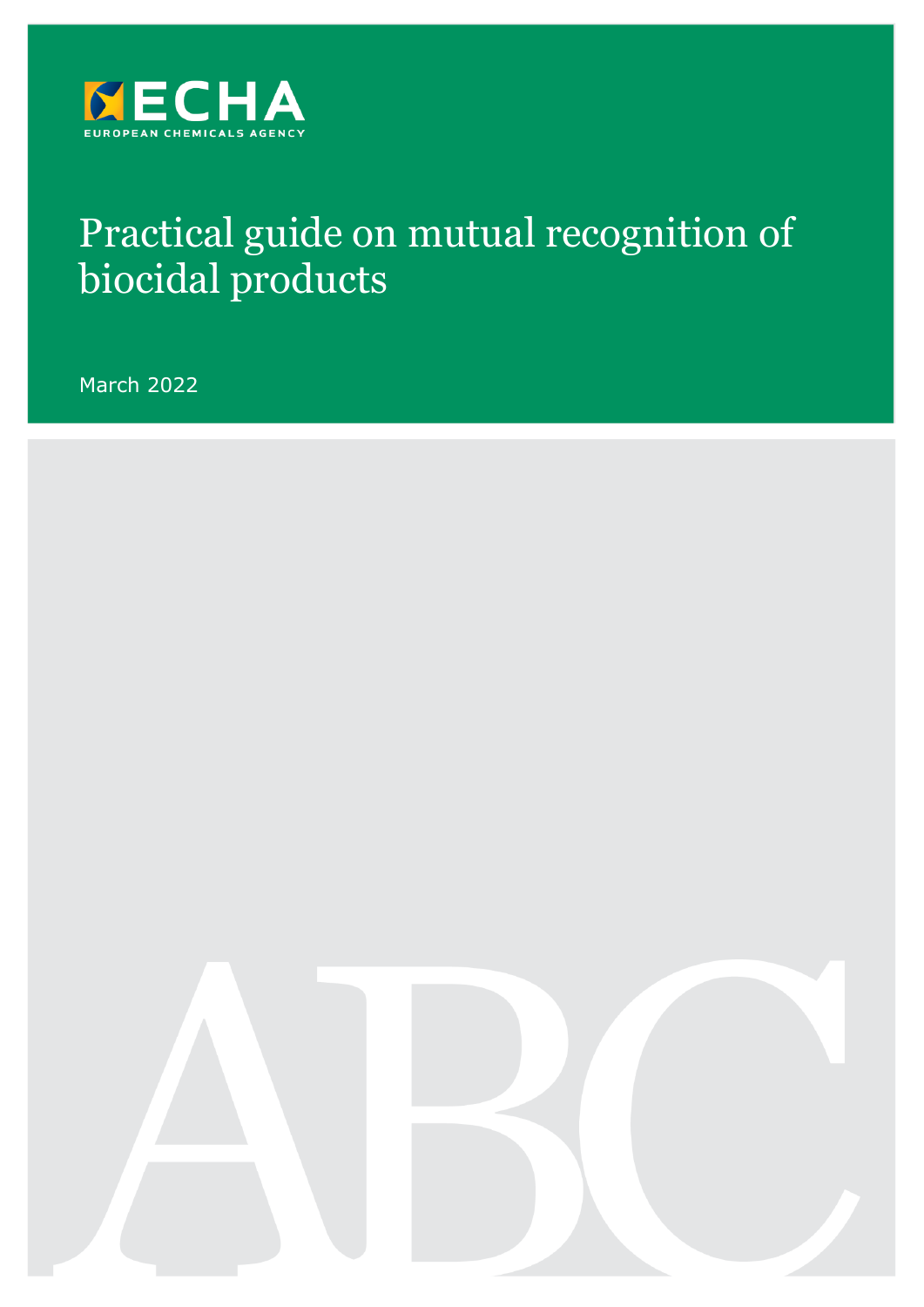#### **Disclaimer**

This document aims to assist users in complying with their obligations under the Biocidal Products Regulation (BPR). However, users are reminded that the text of the BPR is the only authentic legal reference and that the information in this document does not constitute legal advice. Usage of the information remains under the sole responsibility of the user. The European Chemicals Agency does not accept any liability with regard to the use that may be made of the information contained in this document.

| <b>Version</b> | <b>Changes</b>                                                                                                    |               |
|----------------|-------------------------------------------------------------------------------------------------------------------|---------------|
| V1             |                                                                                                                   | October 2016  |
| V2             | Editorial improvements                                                                                            | December 2021 |
| V2.1           | Under the Section 'settlement of<br>disagreements', the reference 'reference<br>MS' was changed to 'concerned MS' | March 2022    |

#### **Practical guide on mutual recognition of biocidal products**

**Reference:** ECHA-22-H-06-EN **ISBN:** 978-92-9468-117-1 **Cat. Number:** ED-09-22-107-EN-N **DOI:** 10.2823/769963 **Publ.date:** March 2022 **Language:** EN

© European Chemicals Agency, 2022 Cover page © European Chemicals Agency

If you have questions or comments in relation to this document please send them (quote the reference and issue date) using the information request form. The information request form can be accessed via the Contact ECHA page at: <http://echa.europa.eu/contact>

#### **European Chemicals Agency**

P.O. Box 400, FI-00121 Helsinki, Finland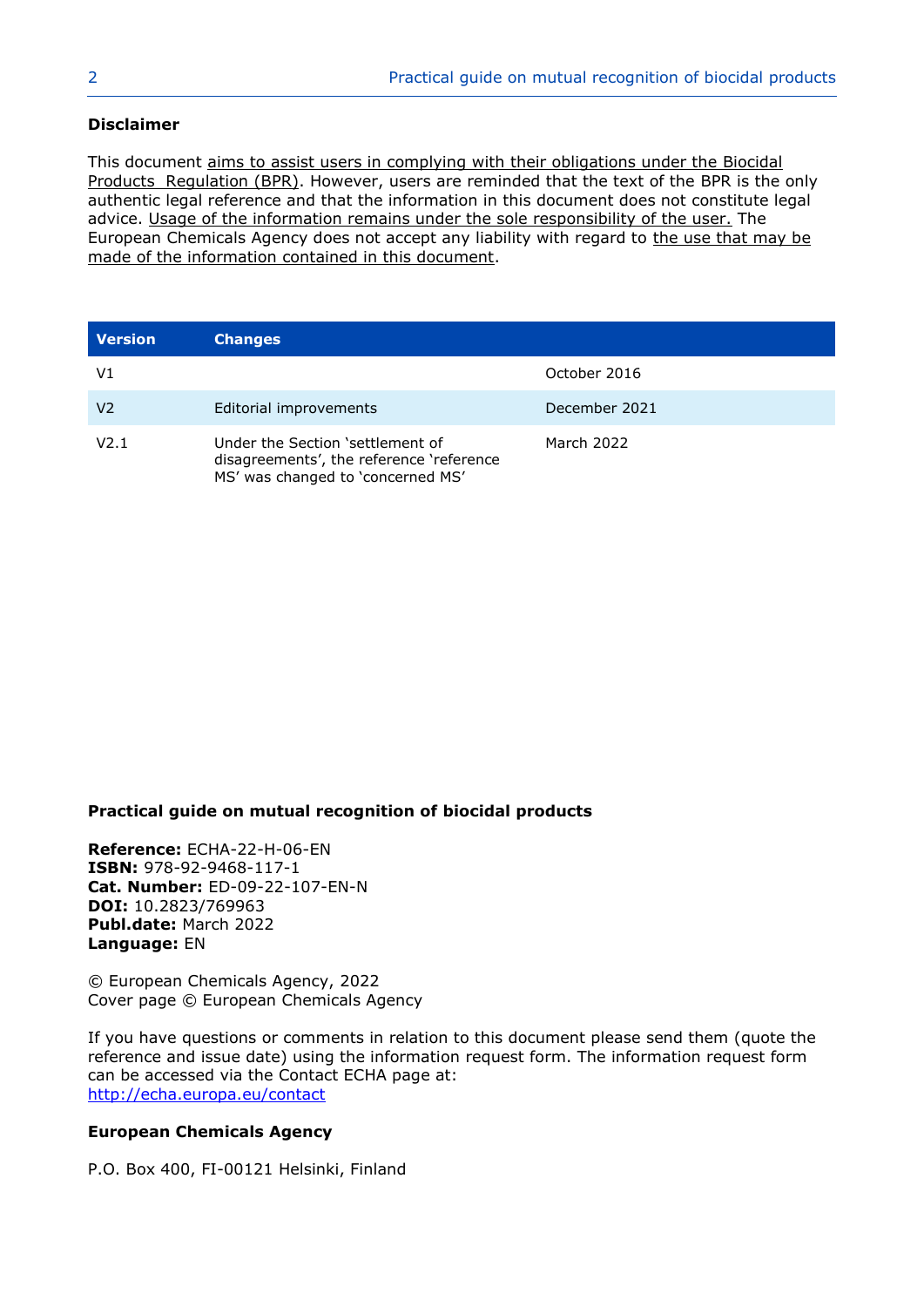# **WHY PRINCIPLES BEHIND THE OBLIGATION/PROCESS**

The authorisation of a biocidal product (BP) can be recognised in other Member States (MSs) in accordance with the mutual recognition (MR) procedures to avoid duplication of the evaluation. There are two procedures: mutual recognition in sequence (MRS) which is relevant where there is an existing authorisation<sup>1</sup>, and mutual recognition in parallel (MRP) which is relevant where the initial application for national authorisation (NA) and the applications for MR are submitted at the same time<sup>2</sup>.

Authorisation according to MRS/MRP should be granted under the same terms and conditions as the (initial) NA; however, in certain cases<sup>3</sup>, the MSs concerned may propose to refuse to grant the authorisation or to adjust its terms and conditions.

The same rules as for a single BP also apply for a biocidal product family  $(BPF)^4$ .

# **WHO WHO IS CONCERNED BY THIS OBLIGATION/PROCESS?**



For MRS, the application can be made by, or on behalf of, the authorisation holder (AH) in the reference MS. Accordingly, the applicants may have a person/entity handling the practical issues related to the application on their behalf (e.g. a consultant). The AH is the person established within the European Union (EU)/European Economic Area (EEA) who is responsible for the placing on the market of the BP in the reference/concerned MSs<sup>5</sup>.

If the prospective AH in the concerned MS is a separate person/entity than the AH of the reference NA, they can also make the application, provided they obtain the necessary rights to the required data.

<sup>1</sup> Ref: Article 33 of the BPR.

<sup>2</sup> Ref: Article 34 of the BPR.

 $3$  Ref: 35(2) and 37(1) of the BPR.

<sup>4</sup> 'Biocidal product family' means a group of BPs having similar uses, the same active substances, similar composition with specified variations, and similar levels of risk and efficacy (ref. Article 3(s) of the BPR).

 $5$  Ref: Article 3(1)(p) of the BPR.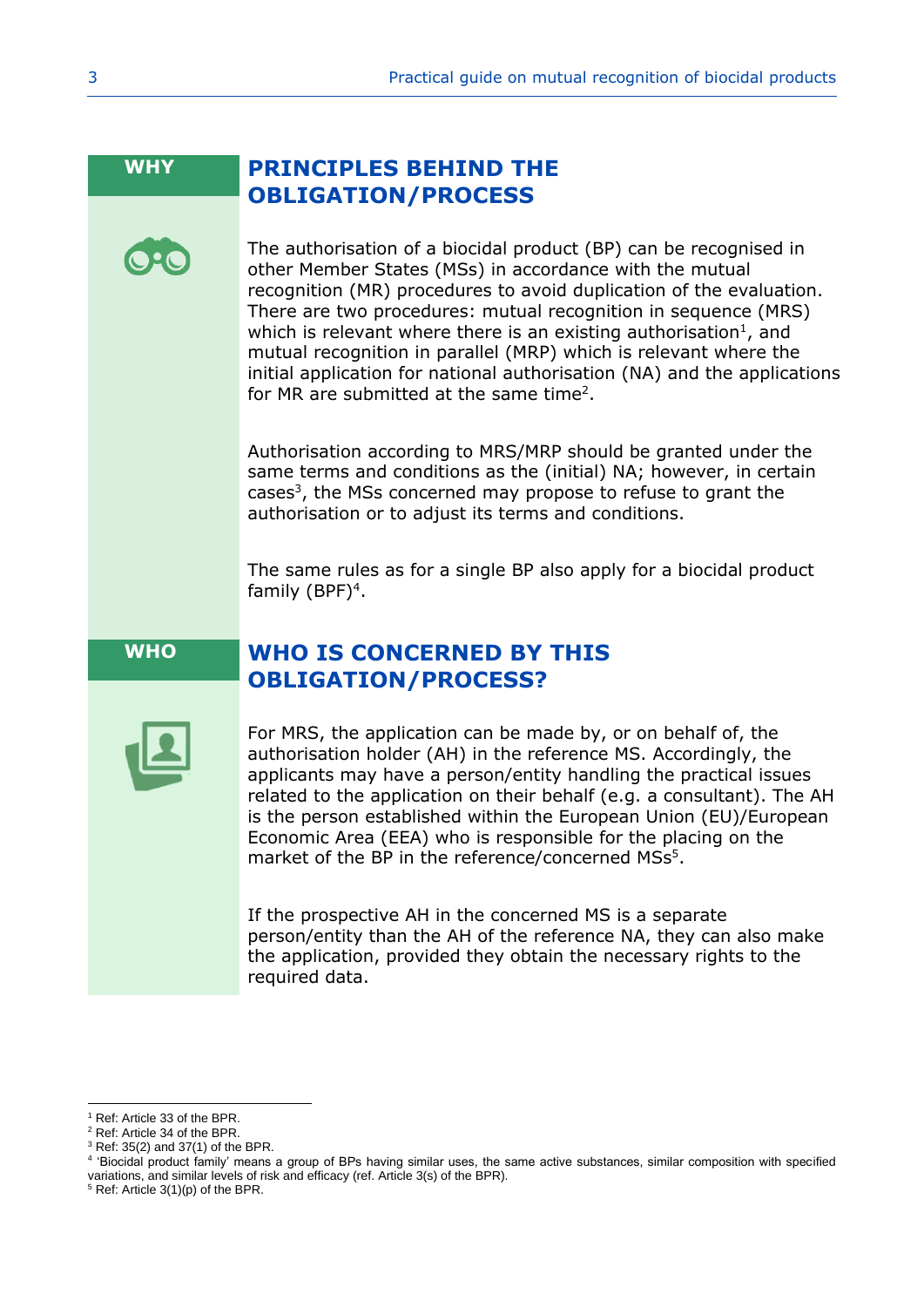For MRP, the application for the initial NA must be made by, or on behalf of, the prospective AH. If the prospective AH in the concerned MSs is a separate person/entity than the AH of the initial NA, they can also make the application, if they obtain the necessary rights to the required data on the active substance and BP.

# **WHEN TIMELINES, DEADLINES AND TRANSITIONAL PERIOD RELATED TO THEOBLIGATION/PROCESS**

An application for MR, just like in the case of NA, can be made only after the decision to approve the active substance is adopted.

An application for MRP is made after the decision to approve the active substance is adopted and at the same time as the initial NA application. An application for MRS can be made at any point after the NA is granted in the reference MS, on the condition that it is still valid.

Specific transitional rules apply to the timing of the application for MRP in regards to existing BPs<sup>6</sup>:

- The application(s) for MRP in the MSs concerned together with an application in the reference MS for an initial NA must be made by the date of approval of the active substance; otherwise the products must be removed from the market within 180 days of the active substance approval date.<sup>7</sup> The use of existing stocks of that BP may continue until 365 days after the approval date. A product authorisation application can also be made at a later date but, until it is granted, the products must be removed from the market.
- Where that BP contains more than one active substance for the same product-type (PT), the applications must be submitted no later than the date of approval of the last active substance for that PT. If the BP belongs to several PTs, it is only necessary to apply when the active substance(s) contained in it has/have been approved for all relevant PTs before the deadline of the last approved. The Union list of approved active substances $8$  is available on the European Chemicals Agency's (ECHA) website.

 $6$  "Existing biocidal products" refers in the context of this Practical Guide, to those products which have already been placed on the market of the relevant MS (as opposed to the EU market as a whole) at the date of approval of the active substance. This concerns BPs containing only active substances included in the Review Programme (Article 89(2) of the BPR).  $7$  Ref: Article 89(3) of the BPR.

<sup>8</sup> <http://echa.europa.eu/information-on-chemicals/biocidal-active-substances>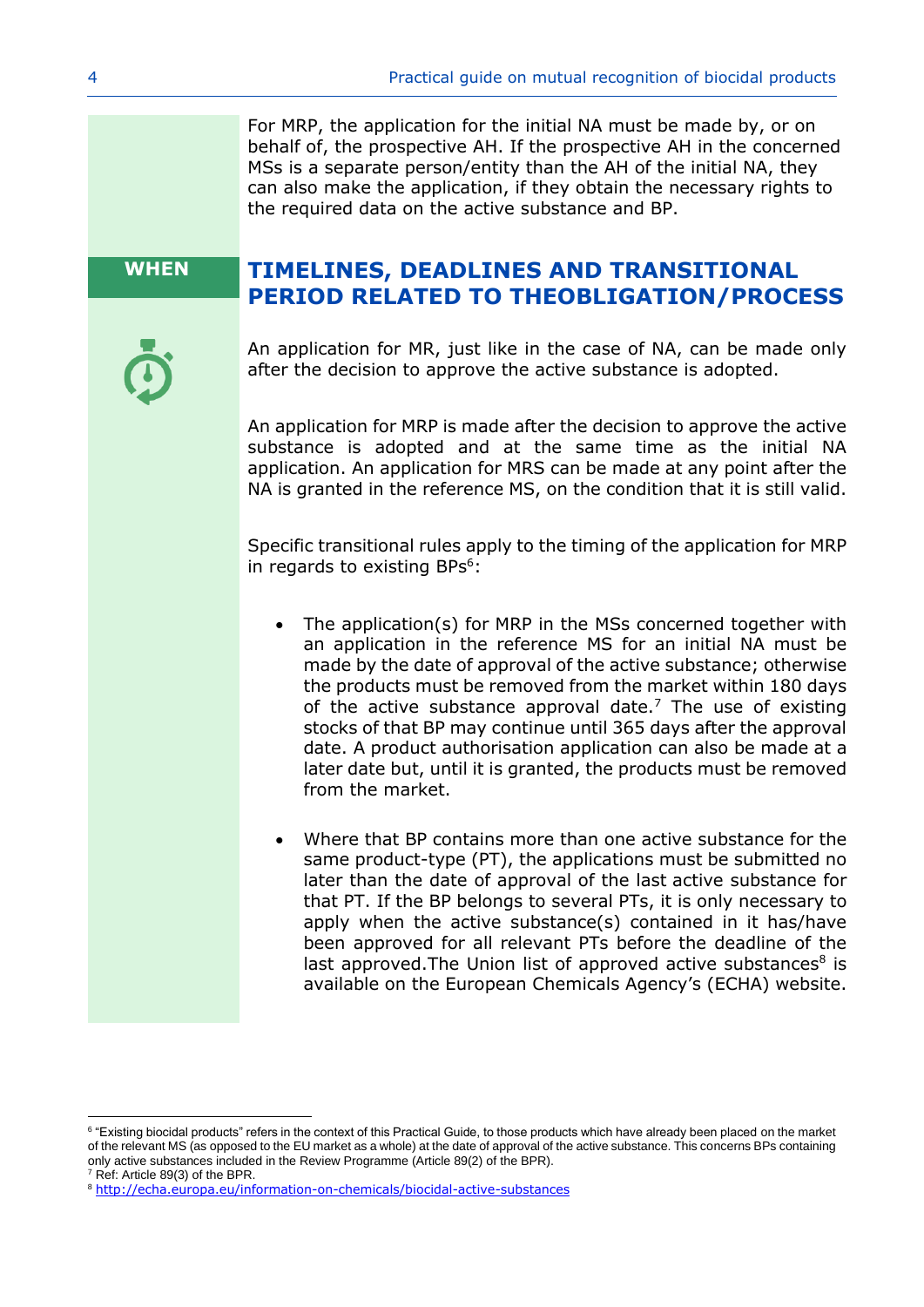In practice, there is around a two-year time period to submit an application for MRP from the date on which the decision was taken to include all of the product's active substances. The approval date is included in the Annex to the approval decision (Commission Regulation).

The application for MRP of a new BP<sup>9</sup> can be submitted at any time after the decision on the approval of the (last) active substance is adopted. Such a new BP can be placed on the market of the relevant MS for the first time only when the NA from that MS has been granted.

It is recommended that MRP applications are made well ahead of the deadline to accommodate for possible rejection due to submission or payment failures before the applications are accepted for processing.

Phasing-out periods apply when the application for MRP is rejected or the reference MS decides not to grant the authorisation<sup>10</sup>. Existing products must be removed from the market within 180 days of the date of the rejection or decision. The use of existing stocks of that BP may continue until 365 days after the date of rejection or decision.

For MRS, the BP can only be placed on the market in the concerned MS once the authorisation is granted by this MS.

# **WHAT INFORMATION REQUIREMENTS AND SOURCES**



#### **Information requirements**

*BSM Application instructions: national authorisations* available on ECHA's website outlines the different types of information files that should be prepared and included in an application for MRP or MRS.

# **HOW PROCEDURE TO FOLLOW**



For an application for MRS and for MRP in the MSs concerned, an IUCLID dossier is not required. Nevertheless, an IUCLID dossier must be submitted with the initial NA application to the reference MS as explained in the Practical Guide chapter on national authorisation.

<sup>9</sup> "New biocidal products" refers in the context of this Practical Guide, to those products which have not already been placed on the market of any MS at the date of the approval of the (last) active substance. <sup>10</sup> Ref: Article 89(4) of the BPR.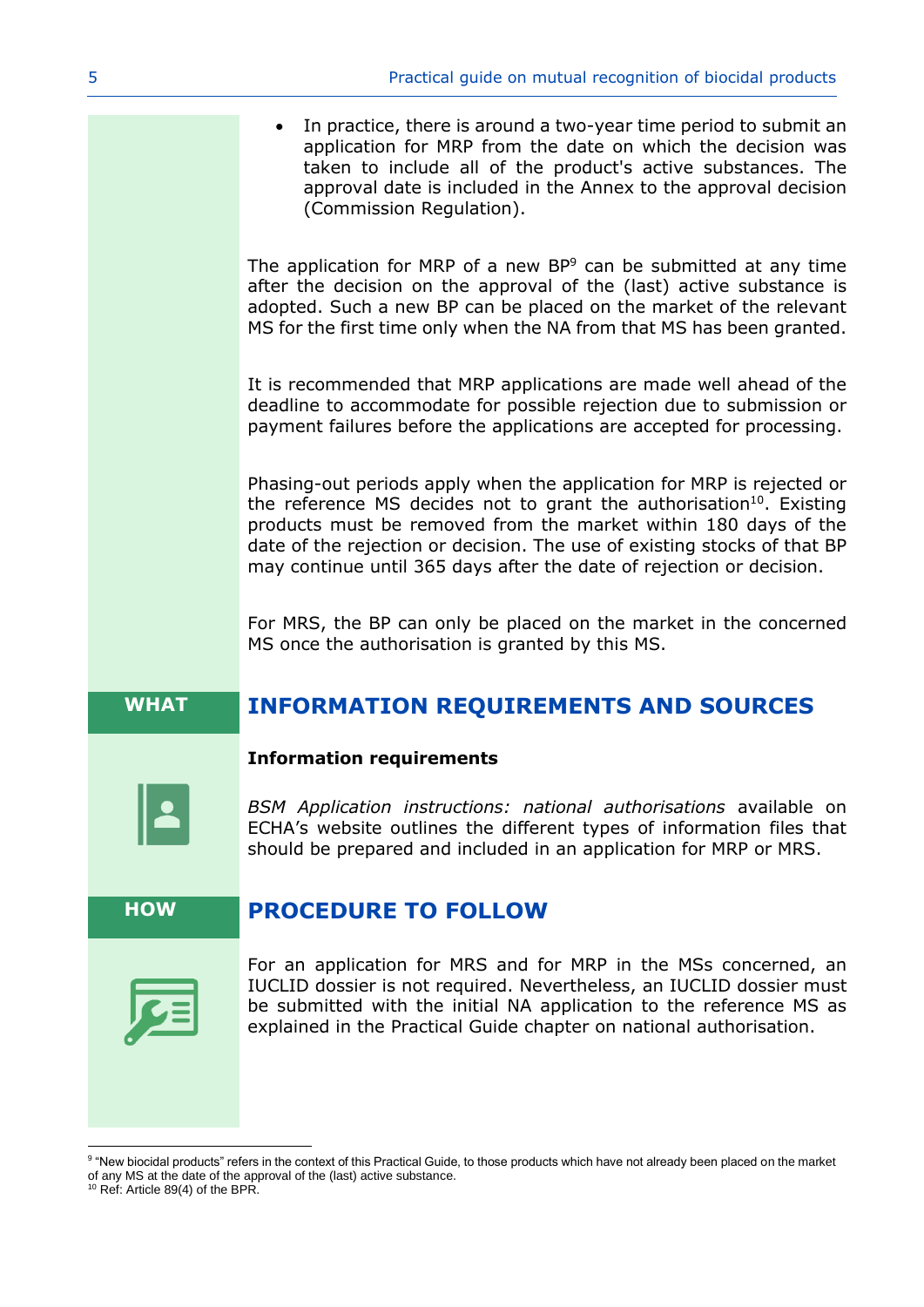#### **Submission and processing of an application**

The application for MRP/MRS should be submitted through R4BP 3. Following confirmation that the submission has passed the initial checks by ECHA, the application will be forwarded to the relevant MSCA for validation and evaluation:

- for MRS, to the MSs concerned;
- for MRP, to the reference MSCA (the initial application) and at the same time to all MSs concerned (MRP).

The respective MSCA takes a decision on the authorisation. NA will be granted in the concerned MSs within 30 days of agreement being reached on the summary of the product characteristics (SPC). In the case of MRP, this takes place only after the reference MSCA has evaluated the application (365 days). In some cases, granting the authorisation through an MRS/MRP procedure requires a decision by the European Commission (COM) or an agreement by the Coordination Group (CG) (see below).

Applicants need to monitor the status of their submission and receive/react to requests from the authorities in R4BP 3. If the applicant fails to meet a deadline, e.g. for payment of fees, or, at a later stage, request for any additional information, the application may be rejected or the evaluation may be completed disregarding the information that has been provided after the deadline.

Applicants will find the relevant information and instructions for submitting and following up of the application for NA through R4BP 3 in the following submission manuals available on ECHA's website:

- *BSM Technical guide: How to use R4BP 3*
- *BSM Application instructions: How to submit an application for national authorisation*.

ECHA's website provides further details on the processing of the applications. More information related to invoicing and R4PB 3 can be found in the *BSM process of invoicing* available on ECHA's website.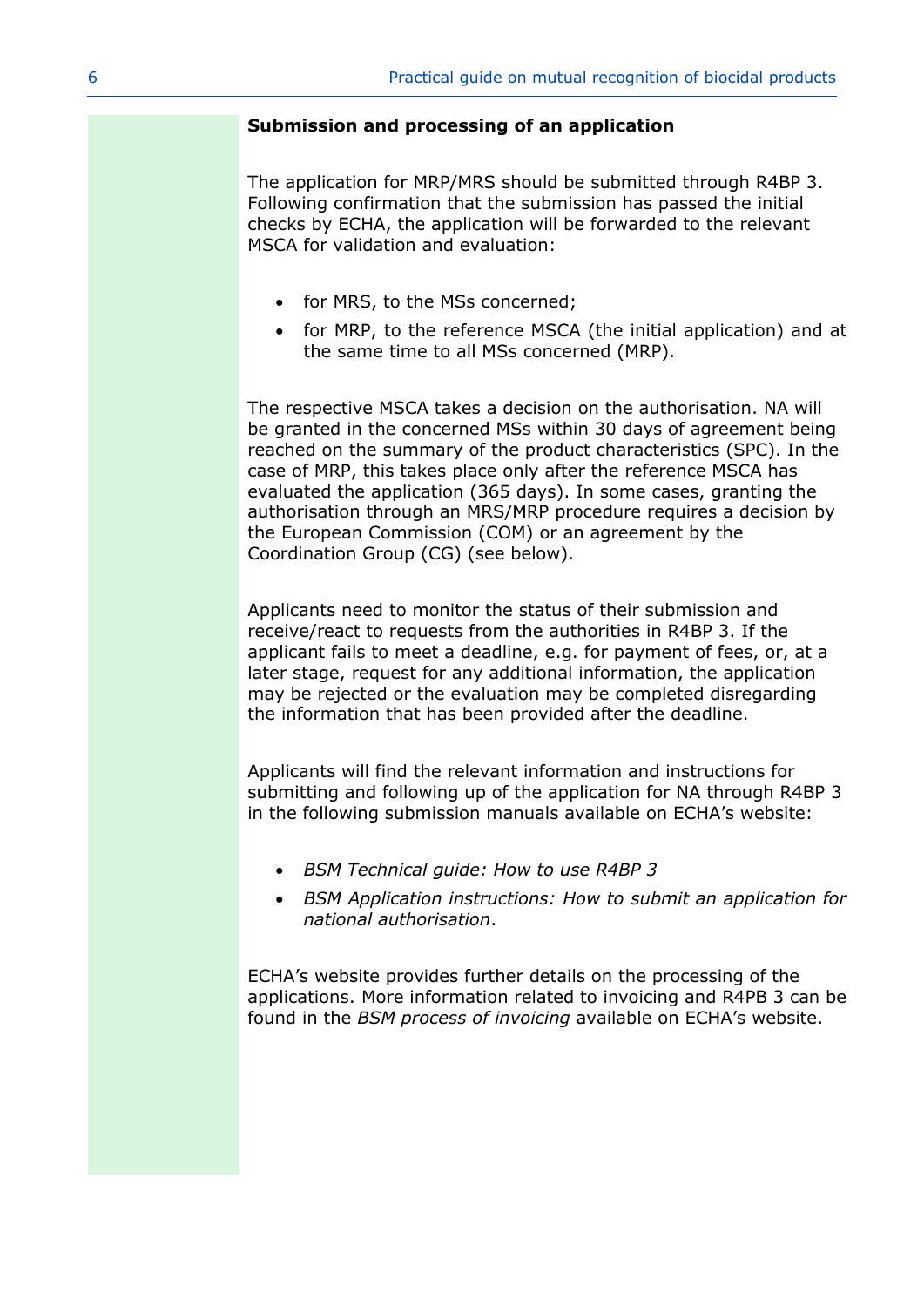#### **Derogations**

By way of derogation from authorising a BP under the same terms and conditions through an MRS/MRP procedure, any of the concerned MSs may propose to refuse to grant a NA through MRS/MRP or to adjust its terms and conditions based on the following grounds $11$ :

- the protection of the environment;
- public policy or public security;
- the protection of health and life of humans, particularly of vulnerable groups, or of animals or plants;
- the protection of national treasures possessing artistic, historic or archaeological value;
- the target organisms not being present in harmful quantities; or
- an active substance is a candidate for substitution.
- •

In each case, a detailed justification is required to be communicated from the MS concerned to the applicant. The MS concerned seeks to reach agreement with the applicant on the proposed derogation.

If an agreement between the two is not reached, the MS concerned informs COM who takes a final decision on the derogation. COM may ask ECHA for an opinion on scientific and technical issues (through the Biocidal Products Committee (BPC)) to conclude on its decision $^{12}$ .

Besides the reasons for derogations listed above, authorisations of BPs of PTs 15, 17 and 20 may be refused from MRP/MRS by an MSCA on the grounds of animal welfare<sup>13</sup>. Such a refusal must be justified and the other MSs and COM informed.

This procedure can also apply when additional/different restrictions are proposed by the MS concerned which, in the case of the BP containing an active substance that is a candidate for substitution, has made a supplementary comparative assessment to the comparative assessment carried out by the reference MS.

<sup>&</sup>lt;sup>11</sup> Ref: Article 37(1) of the BPR.

 $12$  Ref: Article 37(2) and (3) of the BPR.

<sup>&</sup>lt;sup>13</sup> Ref: Article  $37(4)$  of the BPR.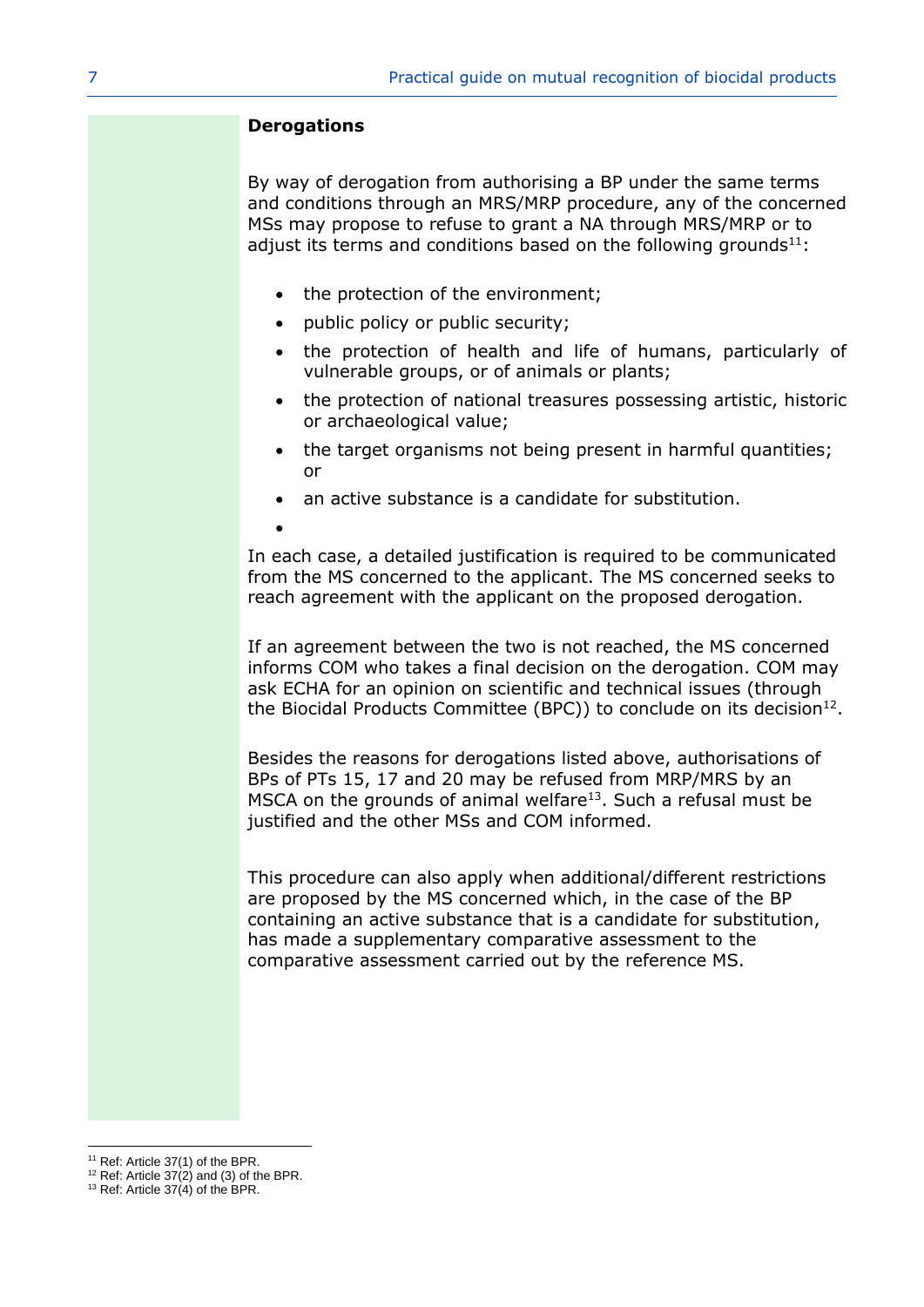#### **Settlement of disagreements**

When any of the MSs concerned disagree with the conclusions of the product assessment report or with the SPC, it must send a detailed explanation of the reasons for such a position to the reference MS, all other MSs concerned and the applicant. The points of disagreement must be referred to the  $CG<sup>14</sup>$  without delay by the concerned MS where the MSs use their best endeavours to reach an agreement. The applicant is allowed to present its point of view. When an agreement is not reached by the CG within 60 days, the reference MS informs COM which takes a final decision by means of an implementing act. COM may either ask ECHA for an opinion on scientific and technical issues (through the BPC) or give an opportunity to the applicant to comment (30 days) to conclude on its decision.

# **RESULT OUTCOME OF THE OBLIGATION/PROCESS**



After finalising the evaluation and reaching an agreement between the reference MS and MS(s) concerned, each of the MSCAs update the information in R4BP 3 relating to this BP and grant an NA of the BP.

Authorisation according to MRP should be granted for the same number of years in all MSs (e.g. up to 10 years). For MRS, the validity of the product authorisation should also be the same as for the initial authorisation granted by the reference MS, unless the active substance is a candidate for substitution (i.e. maximum of four or five years).

# **TO NOTE EXCEPTIONS AND PARTICULAR CASES**



#### **Application for MR made by official or scientific bodies**

- If there is a general interest in the use of a BP, which is not on that MS's market, official or scientific bodies involved in pest control activities or the protection of public health may apply for MRS of the same BP with the same use and the same conditions of use as in the MS already authorised provided that $15:$ 
	- no application for authorisation has been submitted to that MSCA for such a BP already authorised in the other MS, and

<sup>&</sup>lt;sup>14</sup> Ref: Article 35(1) of the BPR.

<sup>15</sup> Ref: Article 39 of the BPR.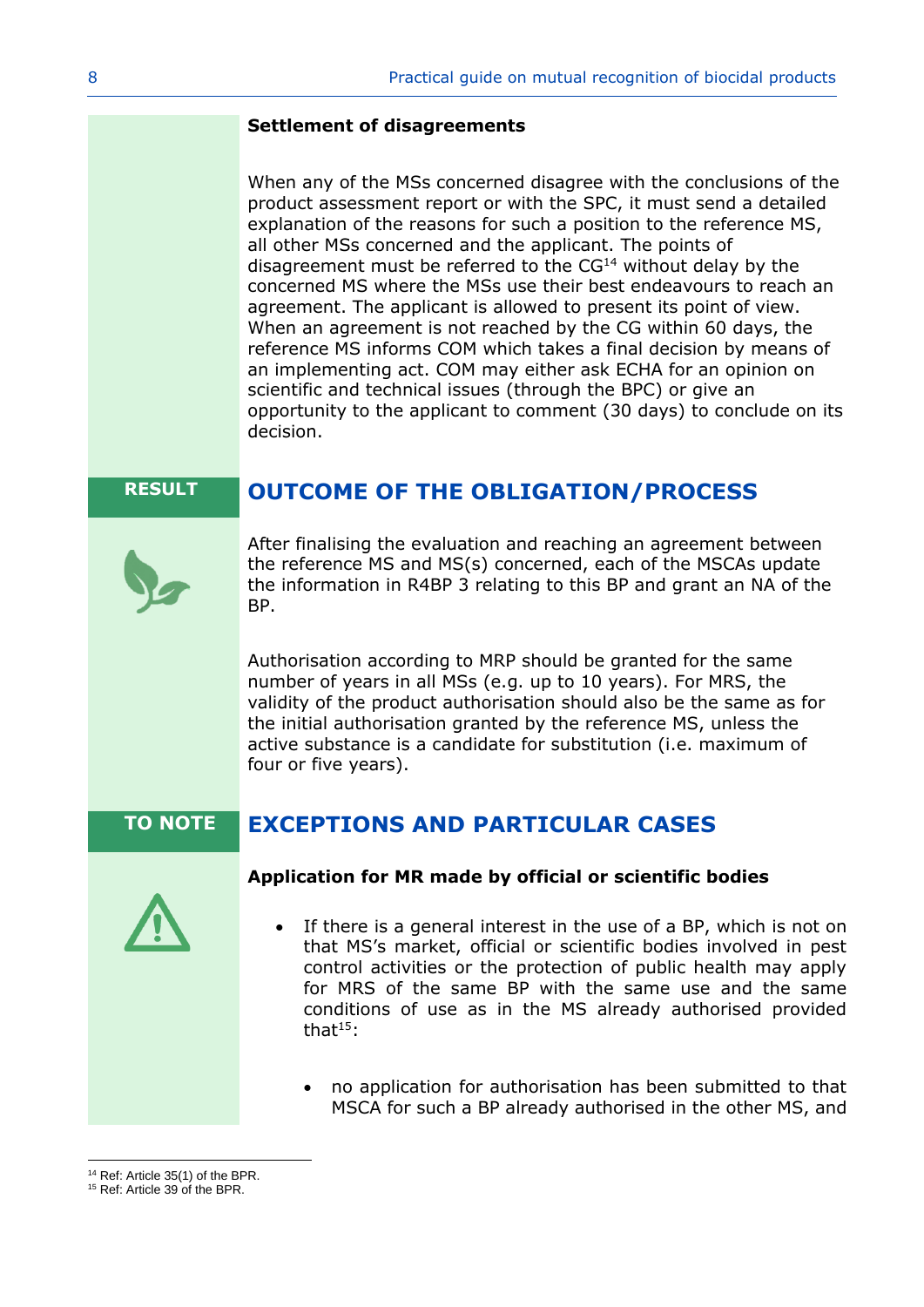• the AH of this BP has agreed to such an application.

When the authorisation is given by that MSCA, the body that made the application has the same rights and obligations as other AHs.

- It is possible to start a MR in sequence from an authorisation already obtained via a same biocidal product processes.
- It is possible to mutually recognise a product family starting from a product family or a single product starting from a single product but not only part of a family or a single product starting from a product family.

# **COST RELATED FEES**



The national fees related to an application for MRS/MRP may vary between MSs and are established in national legal acts of each MS. The applicant is responsible for checking and paying the specified amount of fees to the MSCA.

For more information about the MSs fees, the applicant should contact the designated national competent authorities or helpdesk.

An MR Submission Fee will be charged by ECHA in relation to applications for NA of a BP through MRS/MRP in accordance with the third entry of Annex III to *Commission Implementing Regulation ((EU) No 564/2013).*

# **HELP TO CONTACT FOR FURTHER INFORMATION**



# **ECHA Helpdesk**

#### **MSCA's contact details**

<http://echa.europa.eu/contacts-of-the-member-state-competent-authorities>

**National authorities providing support**  [http://echa.europa.eu/support/helpdesks/national-helpdesks/list-of](http://echa.europa.eu/support/helpdesks/national-helpdesks/list-of-national-helpdesks)[national-helpdesks](http://echa.europa.eu/support/helpdesks/national-helpdesks/list-of-national-helpdesks)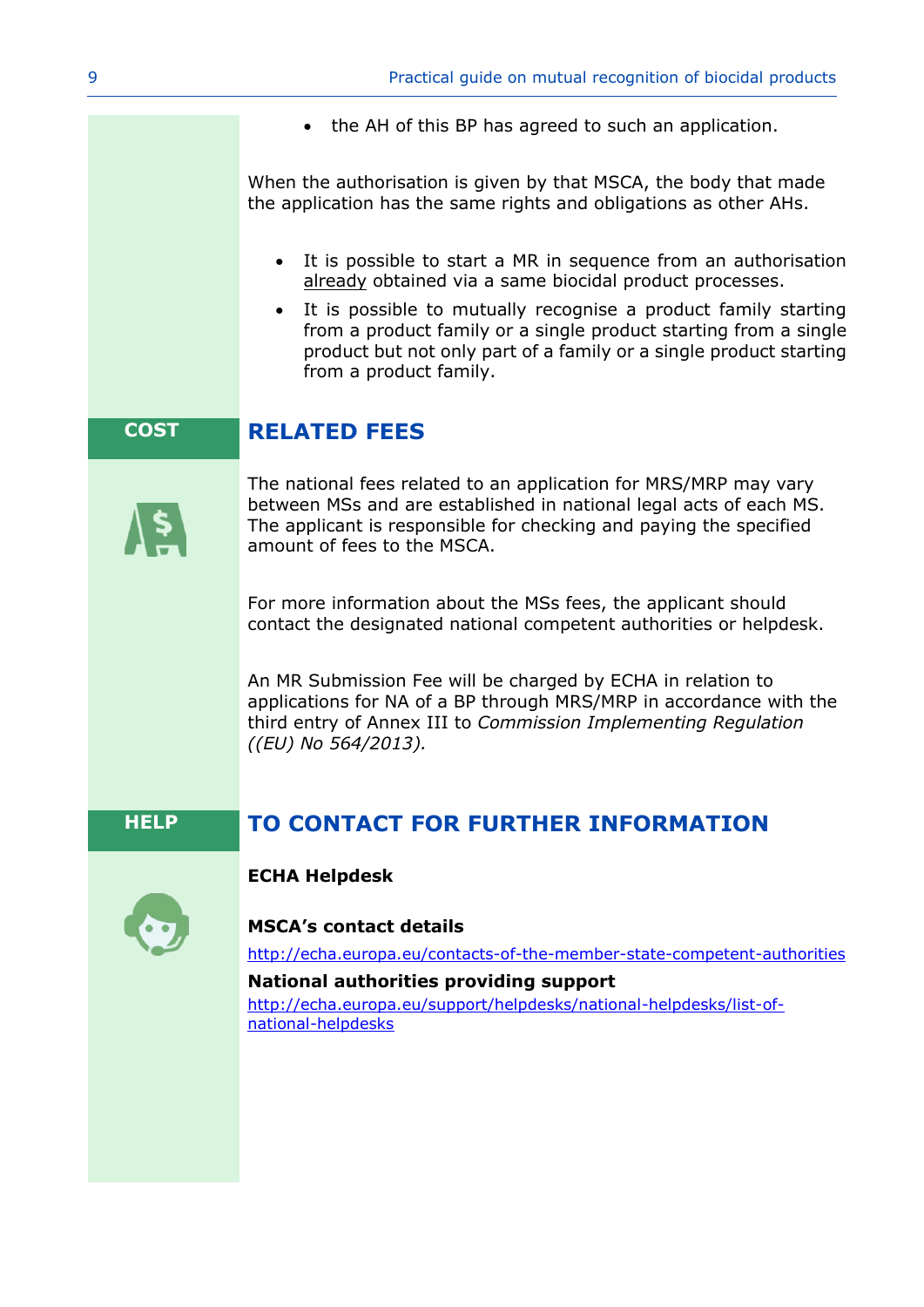# **MORE INFORMATION**



#### **Legislation relevant to biocides**

<http://echa.europa.eu/regulations/biocidal-products-regulation/legislation>

### **Regulatory aspects**

[http://echa.europa.eu/regulations/biocidal-products](http://echa.europa.eu/regulations/biocidal-products-regulation/authorisation-of-biocidal-products)[regulation/authorisation-of-biocidal-products](http://echa.europa.eu/regulations/biocidal-products-regulation/authorisation-of-biocidal-products)

#### **Relevant Biocides competent authorities meetings documents**

[https://circabc.europa.eu/w/browse/386abfea-55ce-4764-8a31](https://circabc.europa.eu/w/browse/386abfea-55ce-4764-8a31-f9d4f6ceaf0a) [f9d4f6ceaf0a](https://circabc.europa.eu/w/browse/386abfea-55ce-4764-8a31-f9d4f6ceaf0a)

*CA-Feb13-Doc.5.1.b.a - Final*: Summary of the biocidal product characteristics for a biocidal product and biocidal product family;

*CA-Sept13-Doc.5.1.g – Final.Rev.1*: Application of BPR procedures to applications for product authorisation submitted under the BPD regime and on which a decision has not been taken by 1 September 2013;

*CA-Sept13-Doc.6.2.a - Final.Rev.1*: Authorisation of skin sensitiser biocidal products requiring PPE for non-professional users;

*CA-Sept13-Doc.6.2.b Rev.1*: Authorisation under the Biocidal Products Regulation of products containing more than one existing active substance or belonging to more than one product-type;

*CA-Sept13-Doc.6.2.d – Final*: Submission in EN of the proposed SPC in applications for mutual recognition in parallel and other regulatory procedures;

*CA-March14-Doc.5.1*: Transition between national schemes and BPRauthorisations following active substance approvals;

*CA-March14-Doc.5.4 - Final*: Comparative assessment of biocidal products

*CA-Sept14-Doc.5.7*: Harmonised approach to the consideration of the expiry dates of new product authorisations linked to other authorisations through certain authorisation procedures;

*[CA-July19-Doc.4.2](https://circabc.europa.eu/sd/a/26dca2e3-c56e-4edf-9eec-bef9bd9f099f/CA-July19-Doc.4.2-%20Final%20-%20Guidance%20note%20on%20BPF%20concept_rev2.docx) – Final: Guidance note on the biocidal products family concept;*

*CA-July19-Doc.4.1 – Authorisation of products generating active substances in situ;*

#### **Guidance on biocides legislation**

[http://echa.europa.eu/guidance-documents/guidance-on-biocides](http://echa.europa.eu/guidance-documents/guidance-on-biocides-legislation)[legislation](http://echa.europa.eu/guidance-documents/guidance-on-biocides-legislation)